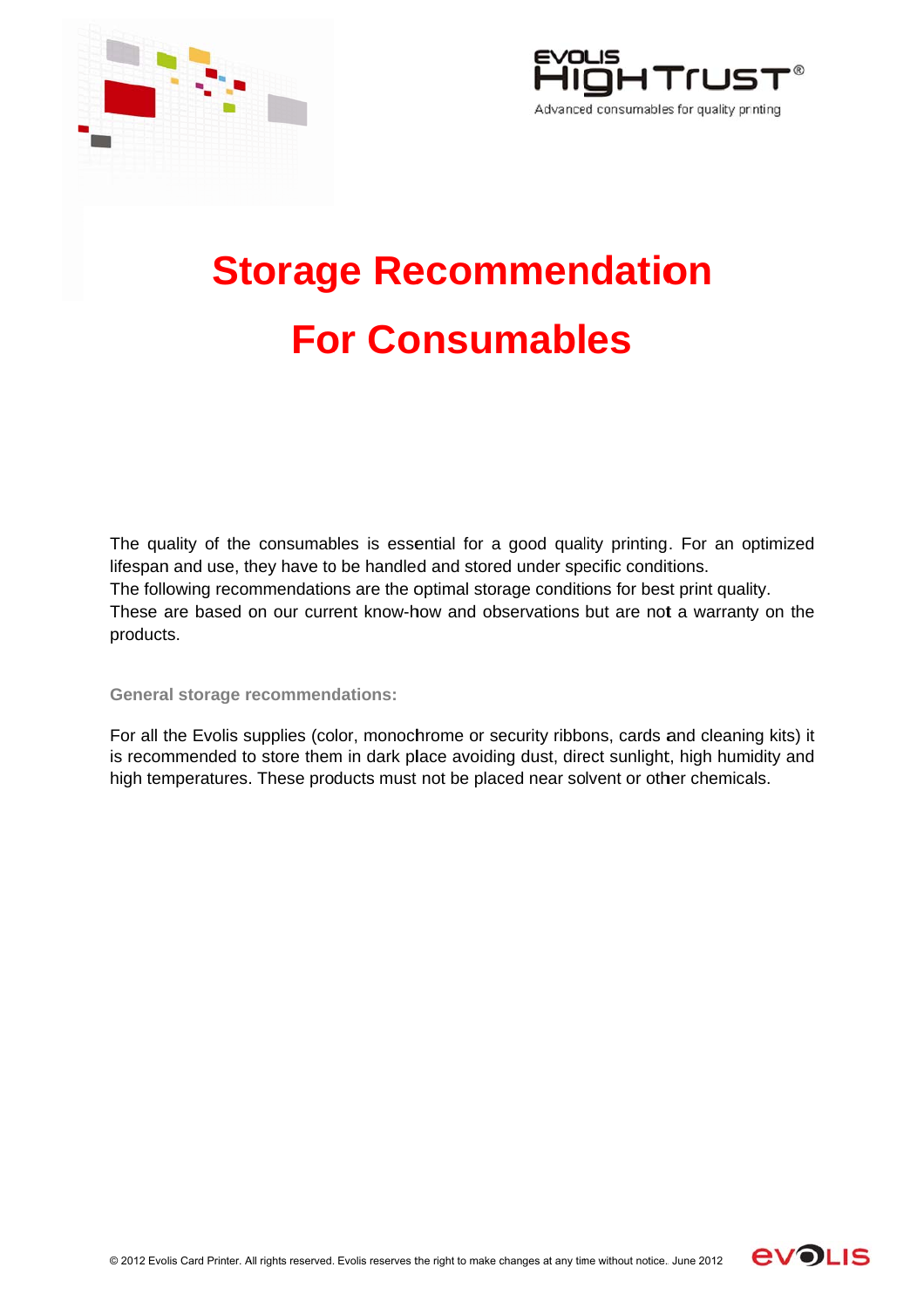

|                         |                                                   | <b>STORAGE TIME</b> |                 | <b>STORAGE</b>                            |                 |  |  |  |  |
|-------------------------|---------------------------------------------------|---------------------|-----------------|-------------------------------------------|-----------------|--|--|--|--|
| P/N                     | <b>DESCRIPTION</b>                                |                     |                 | If unopened   After opening   TEMPERATURE | <b>HUMIDITY</b> |  |  |  |  |
|                         |                                                   |                     |                 |                                           |                 |  |  |  |  |
| <b>COLOR RIBBONS</b>    |                                                   |                     |                 |                                           |                 |  |  |  |  |
| R3011                   | YMCKO (200 prints / roll)                         | 1 YEAR              | 3 MONTHS        | 0-25°C / 32-77°F                          | 50-70%          |  |  |  |  |
| R3511                   | YMCKO (500 prints / roll)                         | 1 YEAR              | 3 MONTHS        | 0-25°C / 32-77°F                          | 50-70%          |  |  |  |  |
| R3411                   | YMCKO (100 prints / roll)                         | 1 YEAR              | 3 MONTHS        | 0-25°C / 32-77°F                          | 50-70%          |  |  |  |  |
| R3013                   | 1/2 YMCKO (400 prints / roll)                     | 1 YEAR              | 3 MONTHS        | 10-25°C / 50-77°F                         | 30-70%          |  |  |  |  |
| R3314                   | YMCKOK (200 prints / roll)                        | 1 YEAR              | 3 MONTHS        | 0-25°C / 32-77°F                          | 50-70%          |  |  |  |  |
| R3514                   | YMCKOK (500 prints / roll)                        | 1 YEAR              | 3 MONTHS        | 0-25°C / 32-77°F                          | 50-70%          |  |  |  |  |
| <b>R5F001XXX</b>        | YMCKO (100 prints / roll)                         | 1 YEAR              | 3 MONTHS        | 5-25°C / 41-77°F                          | 50-70%          |  |  |  |  |
| R5F005XXX               | YMCKO (250 prints / roll)                         | 1 YEAR              | 3 MONTHS        | 10-25°C / 50-77°F                         | 30-70%          |  |  |  |  |
| R5H004XXX               | 1/2 YMCKO (400 prints / roll)                     | 1 YEAR              | 3 MONTHS        | 10-25°C / 50-77°F                         | 30-70%          |  |  |  |  |
| R6H003XXX               | YMCKOK (200 prints / roll)                        | 1 YEAR              | 3 MONTHS        | 10-25°C / 50-77°F                         | 30-70%          |  |  |  |  |
|                         | <b>STANDARD MONOCHROME RIBBONS</b>                |                     |                 |                                           |                 |  |  |  |  |
| R2211                   | BLACK (600 prints / roll)                         | 1 YEAR              | 6 MONTHS        | 5-35°C / 41-95°F                          | 30-80%          |  |  |  |  |
| R2011                   | BLACK (1,000 prints / roll)                       | 1 YEAR              | 6 MONTHS        | 5-35°C / 41-95°F                          | 30-80%          |  |  |  |  |
| R2131                   | BLACK (3,000 prints / roll)                       | 1 YEAR              | 6 MONTHS        | 5-35°C / 41-95°F                          | 30-80%          |  |  |  |  |
| RCT011XXX               | BLACK (1,000 prints / roll)                       | 1 YEAR              | 6 MONTHS        | 5-25°C / 41-77°F                          | 30-80%          |  |  |  |  |
| R3012                   | KO (500 prints / roll)                            | 1 YEAR              | 3 MONTHS        | 0-25°C / 32-77°F                          | 50-70%          |  |  |  |  |
| R2F009XXX               | KO (300 prints / roll)                            | 1 YEAR              | 3 MONTHS        | 5-25°C / 41-77°F                          | 50-70%          |  |  |  |  |
| R2F010XXX               | KO (600 prints / roll)                            | <b>YEAR</b>         | 3 MONTHS        | 5-25°C / 41-77°F                          | 50-70%          |  |  |  |  |
| R2212                   | BLUE (600 prints / roll)                          | 1 YEAR              | 6 MONTHS        | 5-35°C / 41-95°F                          | 30-80%          |  |  |  |  |
| R2012                   | BLUE (1,000 prints / roll)                        | 1 YEAR              | 6 MONTHS        | 5-35°C / 41-95°F                          | 30-80%          |  |  |  |  |
| RCT012XXX               | BLUE (1,000 prints / roll)                        | 1 YEAR              | 6 MONTHS        | 5-25°C / 41-77°F                          | 30-80%          |  |  |  |  |
| R2213                   | RED (600 prints / roll)                           | 1 YEAR              | 6 MONTHS        | 5-35°C / 41-95°F                          | 30-80%          |  |  |  |  |
| R2013                   | RED (1,000 prints / roll)                         | 1 YEAR              | 6 MONTHS        | 5-35°C / 41-95°F                          | 30-80%          |  |  |  |  |
| RCT013XXX               | RED (1,000 prints / roll)                         | 1 YEAR              | 6 MONTHS        | 5-25°C / 41-77°F                          | 30-80%          |  |  |  |  |
| R2214                   | GREEN (600 prints / roll)                         | 1 YEAR              | 6 MONTHS        | 5-35°C / 41-95°F                          | 30-80%          |  |  |  |  |
| R2014                   | GREEN (1,000 prints / roll)                       | 1 YEAR              | 6 MONTHS        | 5-35°C / 41-95°F                          | 30-80%          |  |  |  |  |
| RCT014XXX               | GREEN (1,000 prints / roll)                       | 1 YEAR              | 6 MONTHS        | 5-25°C / 41-77°F                          | 30-80%          |  |  |  |  |
| R2215                   | WHITE (500 prints / roll)                         | 1 YEAR              | 6 MONTHS        | 5-35°C / 41-95°F                          | 20-85%          |  |  |  |  |
| R2015                   | WHITE (1,000 prints / roll)                       | 1 YEAR              | 6 MONTHS        | 5-35°C / 41-95°F                          | 20-85%          |  |  |  |  |
| RCT015XXX               | WHITE (1,000 prints / roll)                       | 1 YEAR              | 6 MONTHS        | 5-25°C / 41-77°F                          | 20-85%          |  |  |  |  |
| R2216                   | METALLIC GOLD (500 prints / roll)                 | 1 YEAR              | 6 MONTHS        | 5-35°C / 41-95°F                          | 20-85%          |  |  |  |  |
| R2016                   | METALLIC GOLD (1,000 prints / roll)               | 1 YEAR              | 6 MONTHS        | 5-35°C / 41-95°F                          | 20-85%          |  |  |  |  |
| RCT016XXX               | METALLIC GOLD (1,000 prints / roll)               | 1 YEAR              | 6 MONTHS        | 5-25°C / 41-77°F                          | 20-85%          |  |  |  |  |
| R2217                   | METALLIC SILVER (500 prints / roll)               | 1 YEAR              | 6 MONTHS        | 5-35°C / 41-95°F                          | 20-85%          |  |  |  |  |
| R2017                   | METALLIC SILVER (1,000 prints / roll)             | 1 YEAR              | 6 MONTHS        | 5-35°C / 41-95°F                          | 20-85%          |  |  |  |  |
| RCT017XXX               | METALLIC SILVER (1,000 prints / roll)             | 1 YEAR              | 6 MONTHS        | 5-25°C / 41-77°F                          | 20-85%          |  |  |  |  |
|                         |                                                   |                     |                 |                                           |                 |  |  |  |  |
|                         | <b>SPECIAL MONOCHROME RIBBONS</b>                 |                     |                 |                                           |                 |  |  |  |  |
| R2219                   | BLACKWAX (600 prints / roll)                      | 1 YEAR              | <b>6 MONTHS</b> | 5-35°C / 41-95°F                          | 20-80%          |  |  |  |  |
| R2019                   | BLACKWAX (1,000 prints / roll)                    | 1 YEAR              | <b>6 MONTHS</b> | 5-35°C / 41-95°F                          | 20-80%          |  |  |  |  |
| R2139                   | BLACKWAX (3,000 prints / roll)                    | 1 YEAR              | <b>6 MONTHS</b> | 5-35°C / 41-95°F                          | 20-80%          |  |  |  |  |
| R2030                   | WHITE SIGNATURE (1,000 prints / roll)             | 1 YEAR              | <b>6 MONTHS</b> | 5-35°C / 41-95°F                          | 20-85%          |  |  |  |  |
| R2229                   | BLACKFLEX (600 prints / roll)                     | 1 YEAR              | <b>6 MONTHS</b> | 5-35°C / 41-95°F                          | 20-85%          |  |  |  |  |
| R2029                   | BLACKFLEX (1,000 prints / roll)                   | 1 YEAR              | 6 MONTHS        | 5-35°C / 41-95°F                          | 20-85%          |  |  |  |  |
| RCT019XXX               | BLACKFLEX (1,000 prints / roll)                   | 1 YEAR              | <b>6 MONTHS</b> | 5-35°C / 41-95°F                          | 20-85%          |  |  |  |  |
| RCT021XXX               | WHITE SIGNATURE (1,000 prints / roll)             | 1 YEAR              | <b>6 MONTHS</b> | 5-25°C / 41-77°F                          | 20-85%          |  |  |  |  |
| R2018                   | SCRATCH OFF (1,000 prints / roll)                 | 1 YEAR              | <b>6 MONTHS</b> | 5-35°C / 41-95°F                          | 20-85%          |  |  |  |  |
| RCT018XXX               | SCRATCH OFF (1,000 prints / roll)                 | 1 YEAR              | <b>6 MONTHS</b> | 5-25°C / 41-77°F                          | 20-85%          |  |  |  |  |
|                         |                                                   |                     |                 |                                           |                 |  |  |  |  |
| <b>SECURITY RIBBONS</b> |                                                   |                     |                 |                                           |                 |  |  |  |  |
| R4002                   | <b>HOLOGRAM VARNISH - GENUINE GLOBES</b>          | 1 YEAR              | 3 MONTHS        | 5-30°C / 41-86°F                          | 30-50%          |  |  |  |  |
| RVA022XXX               | <b>HOLOGRAM VARNISH - GENUINE GLOBES</b>          | 1 YEAR              | 3 MONTHS        | 5-25°C / 41-77°F                          | 30-50%          |  |  |  |  |
| R4212                   | CLEAR VARNISH <sup>(1)</sup>                      | 1 YEAR              | 3 MONTHS        | 5-30°C / 41-86°F                          | 30-50%          |  |  |  |  |
| R4211                   | FULL CLEAR PATCH - 0.6MIL                         | 1 YEAR              | 3 MONTHS        | 5-30°C / 41-86°F                          | 30-50%          |  |  |  |  |
| R4221                   | FULL CLEAR PATCH - 1.0MIL                         | 1 YEAR              | 3 MONTHS        | 5-30°C / 41-86°F                          | 30-50%          |  |  |  |  |
| R4231                   | FULL CLEAR PATCH - SMART CUT - 1.0MIL             | 1 YEAR              | 3 MONTHS        | 5-30°C / 41-86°F                          | 30-50%          |  |  |  |  |
| R4242                   | ALTERNATE CLEAR PATCH - SMART CUT / FULL - 0.6MIL | 1 YEAR              | 3 MONTHS        | 5-30°C / 41-86°F                          | 30-50%          |  |  |  |  |
| R4251                   | FULL HOLOGRAM PATCH - GENERIC GLOBE - 1.0MIL      | 1 YEAR              | 3 MONTHS        | 5-30°C / 41-86°F                          | 30-50%          |  |  |  |  |
| R4213                   | REGISTERED HOLOGRAM VARNISH - GENERIC GLOBE       | 1 YEAR              | 3 MONTHS        | 5-30°C / 41-86°F                          | 30-50%          |  |  |  |  |

XXX: Part Number may vary depending on your region. (1): Available Q2 2012